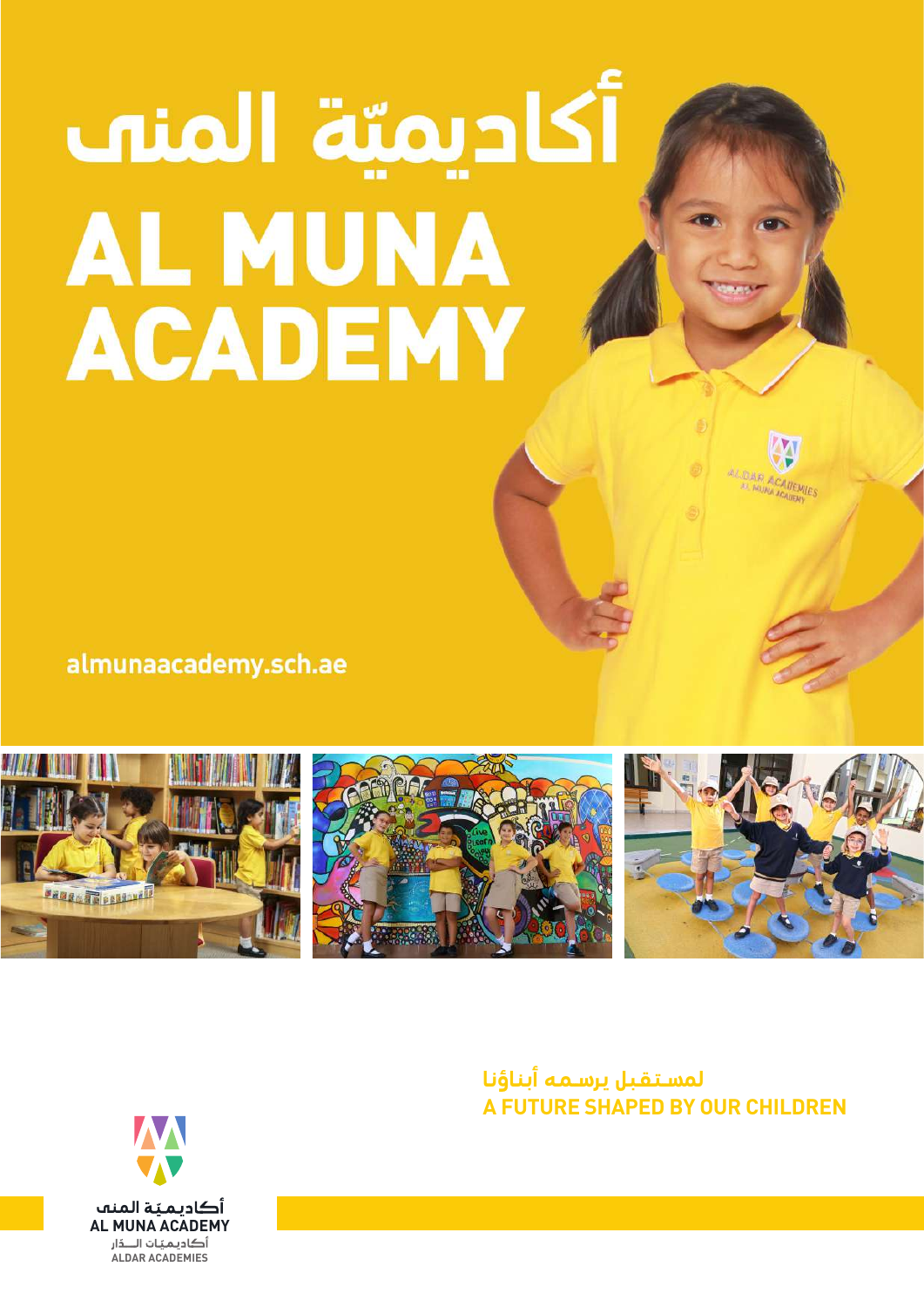# **ً على ثقتك واختيار تعليم طفلك شكرا ّة المنى في أكاديمي**

ً .<br>أهلًا بكم في أكاديمية المن*ه* ! التعليم هو واحد من أثمن الأشياء الت<sup>ي</sup> ىمكننا امتلاكها. لأنه بؤثر على كىفية رؤيتنا للعالم وقدرتنا على المساهمة فيه، م<br>ولهذا السبب من المهم جدًا اختيار أفضل مدرسة الأطفالك. بعد أن عملت فڢ



الدار للتعليم على مدى السنوات التسع الماضية، أصبحت ملتزمة س<br>تمامًا بالرؤية التي لحب الحار، وهي: تمكين الجيل القادم لتشكيل المستقبل، وتسهيل خلك من خلال تقديم أعلف معايير التعليم وإلهام الطلاب لحب التعلم. كل ما نقوم به في أكاديمية المنه بعتمد عله الأسس القوية لقيمنا: التميز، والإيداع، .<br>والشغف، والاحترام، والتعاون. يضمن المزيج الفري*د لُهذه القيم* حصول أطفالنا على أفضل الأسس لحىاتهم وطموحاتهم المستقىلىق

أكادىمىة المنه هه مدرسة ناىضة بالحياة ومليئة بالحبوبة حيث ِ<br>يحظف الأطفال بتقحير كبير ويتم الاعتناء بهم جيدًا وتشجيعهم عله تحقيق أقصه إمكانياتهم. إن الأطفال هم في صميم كل قرار نتخذه للتأكد من أنهم سعداء، وواثقون من أنفسهم، وأن الفرص المتاحة لهم ملائمة لاحتىاحاتهم الآن وفڢ المستقبل. بالإضافة إلى أنه لدينا موقع مدرسة رائع يوفر العديد من الفرص المختلفة لتطوير المناهج ال*ح*راسية .

نحن محرسة تشمل الجميع ونركز بشكل كبير علم قيمنا، مما يضمن أنها تتوافق مع كل ما نقوم به. نحن شغوفون بشأن ضمان حصول طلابنا علَّب منهج دراسپ شامل، وتطوير حب التعلم لديهم. يضمن نهجنا القائم على المهارات أن ىمكن .<br>أطفالنا من الوصول إله معايير عالية وأن يكونوا مستعدين جيدًا للمرحلة التالية من تعليمهم. فنحن نوفر أنشطة لاصفية عجيدة ۔<br>لطلابنا، کما نوفر لھم فرمًا لتطویر مھارات لم یکونوا یعلمون أنهم يمتلكونها !

مدرستنا ترحب بالجميع، ونحن نعمل بجد لتعزيز علاقاتنا مع الطلاب حدرجمہ ہو۔ جب چینے و دی دیوں ہے تعریر دد دھ می جسم<br>وأولياء أمورهم. نحن نؤمن إيمانا راسخًا بأن التعليم هو شراكة و.وبيء ،عورهم. حن نومن <sub>ين</sub>يناد رامنت بان الصبيم هو منزلت<br>بين المنزل والمدرسة. لذا، نحن نعتبرك شريكًا نشطًا في تعليم …<br>طفلك ونقدّر اهتمامك ودعمك .

ِأن كان لديك أب استفسارات أو تحتاج إل<sub>َ</sub>ب المزيد من المعلومات، برحڢ الاتصال بنا من خلال مكتب المحرسة .

فـي أحـدث تقريـر لهـا، صنفـت إدارة التعليـم والمعرفـة فـي أبوظبـي ์<br>เ أكاديميّة المنه عله أنها الأكاديميّة الأكثر تميزاً. وقد أثنه تقرير ً بطابـع التفتيـش علـى التحصيـل الدراسـي الممتـاز للطـب وأشـاد أيضـا .<br>التواصل الاحتماعـي والابتكار بين الطلاب

المديرة بالنيابة

## **ّة المنى؟ لماذا ننصحك باختيار أكاديمي**

#### **ً مـن ـة اكثـر تميـزا تـم تصنيفهـا علـى أنهـا اكاديمي ّقبـل دائـرة التعليـم والمعرفـة بأبوظبـي**

#### **مدرسـة ذات طابـع عائلـي فـي قلـب المدينـة**

.<br>إن أكاديميّة المنب هي مدرسة ابتدائية ناجحة تحرّس المنهاج ֦֧֦֧֦֧<u>֓</u> الإنجليزي في قلب ابوظبي، وتقدّر المدرسة العلاقات المهنية الابحابية، ويعمل الجميع بجد لضمان إسبعاد الأطفال وإحاطتهم بالرعايـة الجيـدة وتمكينـم مـن تحقيـق أكبـر قـدر ممكـن مـن التقـدم فـي ֧֞֝֜֜֜֜֜֜ جميع مجالات التعلم. يتم تشجيع الاطفال على ان يكونوا مسـتقلين وديناميكيين وغرس التعلم القائم على الاستفسـار بداخلهم.

#### **التسـامح مـن صميـم قيمنـا**

نحـن مجتمـع متجانـس ومتعـدد الثقافـات ويحتضـن أكثـر مـن 50 جنسـية ممن يحتفون ويشـاركون ثقافاتهم وتقاليدهم وتراثهم ولغاتهم كأسـرة واحـدة كبيرة.

> بالنسبة لأبنائي الاثنين، تعتبر أكاديميّة المنت بمثابة منزل يشعران فيه أنهما محبوبان ومحترمان وآمنان. ّة المنى على أنها مدرسة للعائلة. وهي مجتمع أرى أكاديمي .<br>نزيه وآمن وصغير بحيث يمكننا الالتقاء بكل من الموظفين وأولياء الأمور. والرعاية التي يتلقاها الأطفال هي موضع تقدير كبير من جانبنا. وهناك تواصل بين المدرسة والعائت، وهو ما يتيح لجميع اطفال إمكانية تحقيق النجاح.

#### **منهـاج مسـتلم مـن طبيعـة اهتمامـات وطموحـات المتعلميـن**

نحـن نهـدف إلـى إلهـام ودعـم طبنـا حتـى يصبحـوا أفضـل مـا يمكـن .<br>في كل الاحوال، وذلك بمساعدتهم على أن يصبحوا شبابًا سـعداء وذوف خبرة كاملة. نريد من طلابنا اعتماد ن*م*د إبداعها لعمل*م*م الأكاديمـي والاطلاع على العالم من حولهم، وتجهيزهم ليكونوا مسـاهمين مبتكرين فـي مجتمعاتهـم وبلدانهـم. نريد أن يكون طلابنا متحمسـين لتعلمـم ومسـتقبلم. كقـادة الغـد، سـيكونون قادريـن علـى التفكيـر والتعلـم والمسـاهمة بشـكل كامـل فـي المسـارات التـي اختاروها.



#### **WHY CHOOSE AL MUNA ACADEMY? Rated as Outstanding by ADEK**

The Abu Dhabi Department of Education and Knowledge (ADEK) rated Al Muna as "Outstanding" in their latest report. The inspection report highlighted not only the excellent academic attainment of the students but praised the sense of school community and innovation amongst the students.

We are an inclusive school and we place a very high emphasis on our school values, ensuring that they filter through everything that we do. We are passionate about ensuring that our pupils receive a well-rounded curriculum and develop a love of learning. Our skills-based approach ensures that our children can reach high standards and are well prepared for the next stage in their education. We offer a substantial extra-curricular programme for our pupils, providing them with opportunities to develop skills that they didn't know they had!

#### **A family school in the heart of the city**

#### **Sarah Griffiths** Principal

Al Muna Academy is a happy, successful English National Curriculum primary school in the heart of Abu Dhabi, where positive professional relationships are valued and everybody works hard to ensure that children are happy, well cared for and make as much progress as possible in all areas of learning. Children are encouraged to be independent, resilient and enquiring learners.

#### **Tolerance at the heart of our values**

A harmonious, multicultural community with over 50 nationalities celebrating and sharing their cultures, traditions, heritage and languages as one big family.

#### **A curriculum driven by the interests and aspirations of learners**

We aim to inspire and support our students so they can become the very best they can be in every single way, by helping them become happy and fully-rounded young people. We want our students to adopt a creative and imaginative approach to their academic work and their view of the world around them, equipping them to be innovative and intelligent contributors to their communities and countries. We want our students to be passionate about their learning and their future. As the leaders of tomorrow, they will be able to think, learn and contribute fully to their chosen pathways.



For my two sons, Al Muna Academy is like a home where they feel loved, respected and safe.

Al Muna Academy is a school for the family. It is a clean and safe, small community that we can meet both staff and parents. The care the children receive is much appreciated. There is communication between school and families which allow all children to succeed.



#### **THANK YOU FOR CONSIDERING ENTRUSTING YOUR CHILD'S EDUCATION WITH AL MUNA ACADEMY**



Welcome to Al Muna Academy! An education is one of the most valuable things we can possess. It influences how we see the world and contribute to it, which is why it's so important to choose the best school for your children.

Everything that we do at Al Muna Academy is based on the solid foundations of our values: Excellence, Creativity, Passion, Respect and Collaboration. The unique combination of these values ensures that our children receive the very best grounding for their future lives and ambitions.

Al Muna Academy is a vibrant, busy school where children are highly valued, well cared for and encouraged to reach their potential. The children are at the heart of every decision we make to ensure that they are happy, confident and that the opportunities that are provided for them are relevant to their needs both now and in the future. We have a wonderful school site that provides many different opportunities for curriculum development and we are extremely proud to be recognised by ADEK as Outstanding.

Our school offers a friendly welcome to all, and we work hard to foster excellent relationships both with pupils and parents. We firmly believe that education is a partnership between home and school. We regard you as an active partner in your child's education and value your interest and support.

We look forward to welcoming you to Al Muna Academy.